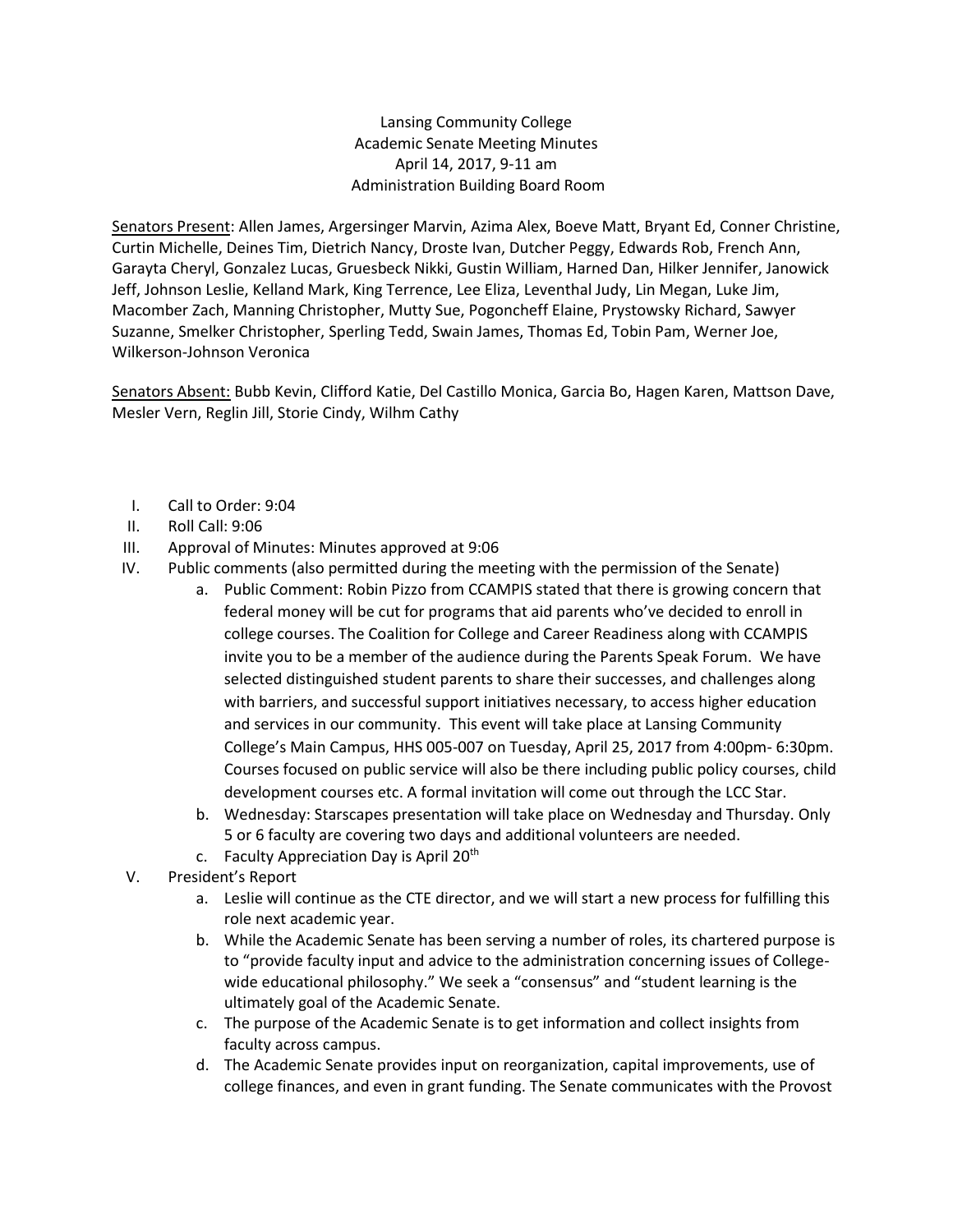on a number of topics. We coordinate the Academic Senate standing committees in terms of reporting, membership, and goal-setting.

- e. Consensus shapes our goals, processes, and discussions. Ultimately, we must return discussions back to the goal of consensus. The Academic Senate needs to continue to provide a meaningful advisory capacity.
- f. The starting point for discussions and shaping ideas into concrete actions should also start in the Academic Senate and also these efforts should be reported back to the Academic Senate on a regular basis. Moreover, the Academic Senate needs to be more involved in the concepts and ideas at an earlier point. There is also value to always reporting to the Academic Senate even on subjects that are not clearly connected to the Academic Senate.
- VI. Provost's Report
	- a. The Provost has recently attended two major conferences, which led to his missing the last two Senate meetings.
	- b. The Title III grant was submitted yesterday at 3:00 pm. These are culture-changing grants and provide substantial resources. The hope is that ours will be granted.
	- c. Academic Success Coach Update By week 14, there are only six more success coaches to be hired.
	- d. HLC Update: Terry Hartle from ACE (American Council for Education)
		- i. Higher Education is not as high a priority for the current administration as it was for the Obama administration.
		- ii. Constituent voices matter so higher ed people should call representatives if they have concerns about higher ed-impacted policies, proposed or current.
	- *e.* Jeffrey Salenko, author of *There's Life After College*
		- i. More and more employers are hiring employees out of internships. They want someone seasoned and want to have a good understanding of the worker's abilities before hiring them into full-time positions. Many recent college graduates knew how to take a course but did not know how to learn. They struggled with communication and writing, organizational skills, planning and being detail-oriented, customer service along with "core skills". The skills are creativity, curiosity, humility or humanity, and digital skills. We need to do more than just provide content delivery.
	- f. AAC&U Conference Update Becky Wai-Ling Packard:
		- i. Her message was that faculty have to practice the things we're really good at. Too often we walk into class and make mistakes because we don't practice situations where we have to practice diversity and empowerment. She noticed that students all protected each other during the plenary discussion which was packed with college administrators. She asked how often faculty and staff support each other. We often undercut or mock others rather than adopting the perspective of the students.
- VII. Action items (none at this time)
- VIII. Consent Agenda
	- a. ENGL 122 revisions were submitted by the Curriculum Committee. There were no objections to the acceptance of the revisions.
- IX. Other Reports and updates
	- a. Student Senator reports
		- i. No report.
	- b. Online Learning Committee mentoring proposal—Leslie Johnson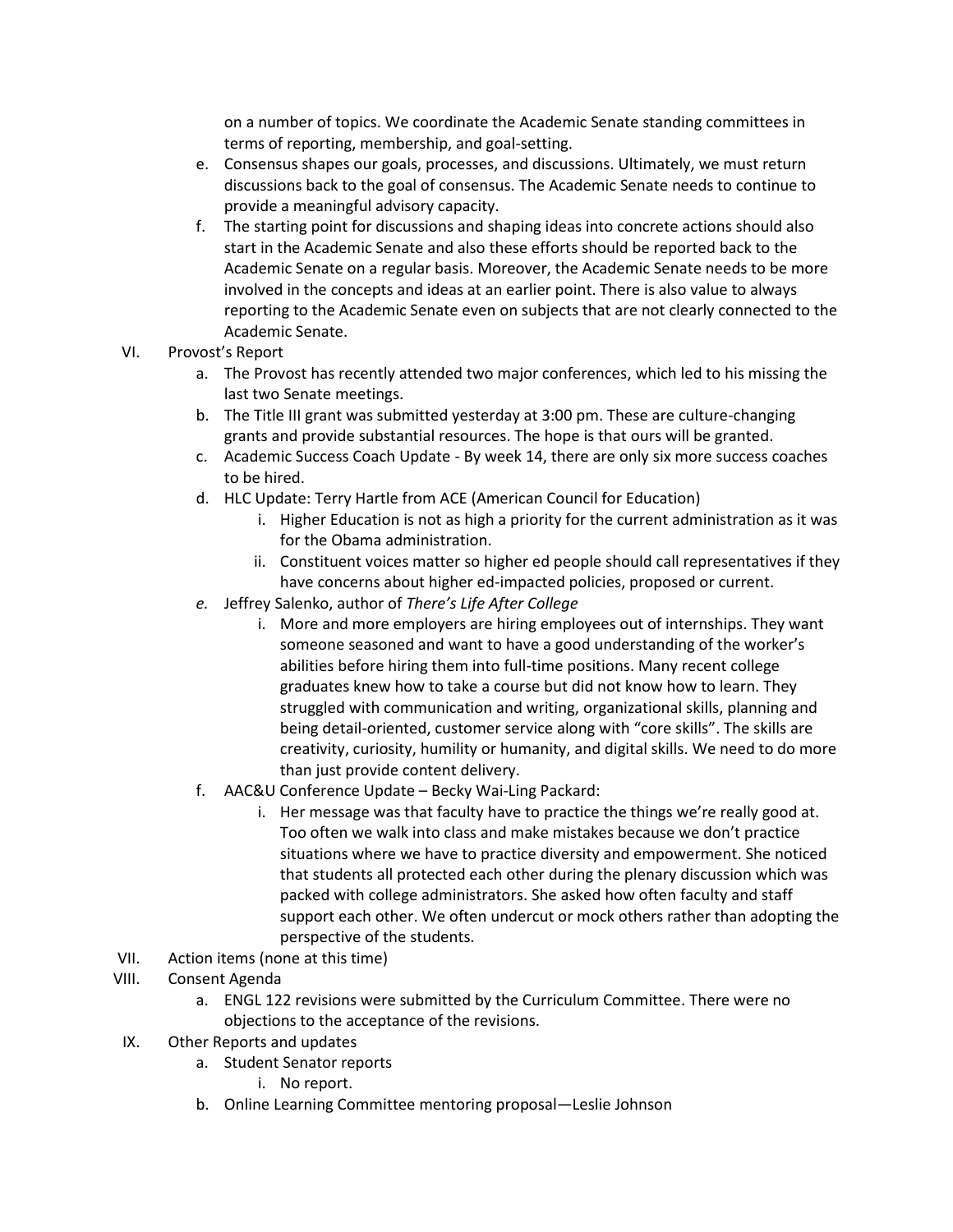- i. Kara Christiansen and Leslie Johnson
	- 1. These recommendations came from the need to improve online teaching. To facilitate these improvements, a team approach to mentoring online instructors has been created. Newly trained instructors would be paired with OL faculty, Instructional Designers, and subject matter experts during their first semester. This formal pairing improves results in the online classroom. Many instructors have been referred to the CTE due to issues in their online classroom during periodic reviews and this mentorship program is meant to address the issue.
	- 2. There is now a mentor-mentee meeting timeline. There are presemester, semester, and post semester meetings. There is, as always, continuous improvement.
	- 3. Contact Leslie Johnson with questions.
	- 4. Currently the number of mentors and mentee will depend on funding available. Currently 25% of the courses are taught online and thus faculty need to make sure that online courses are ADA compliant.
	- 5. President Janowick asked us if there was need to discuss this with our faculty peers. Many believed that this is needed. There will be a review at the next meeting and then we will vote on April 28<sup>th</sup>. The Powerpoint presented in the meeting will be sent out as soon as possible.
- c. CASL Report –Peggy Dutcher and Karen Hicks
	- i. Senator Dutcher and Karen Hicks reported on the progress of the 2016-2017 assessment results.
	- ii. Five metrics were used across campus and another was added this years. See presentation Powerpoint for great detail.
	- iii. Metrics and targets have been developed to determine what should be learned by our students, and they should also establish what we want faculty to instruct in our courses. We ask ourselves what curricular goals we want to meet and that are within our reach. We can also compare our results to other AAC&U institutions.
	- iv. As a college, LCC did very well. Improvements were made in students' success assessment strategies and increasing student learning by creating moderate level cognitive skills for LCC graduates.
	- v. There was a lot of work developing plans for increasing assessment.
	- vi. Provost Prystowsky asked, "Are instructors familiars with Bloom's Taxonomy?" There was uncertainty regarding the answer to this question.
- X. Recognition of departing Academic Senators
	- a. Departing Academic Senators: Jim Swain, Rob Edwards, Suzanne Sawyer, and Jim Luke. They were deservedly applauded for their great work.
	- b. We particularly thanked Jim Swain for inventing the word "de-silo-ization."
- XI. Introduction of new Academic Senators
	- a. Megan Lin, Jennifer Hilker, Christopher Smelker, Suzanne Bernsten were introduced.
- XII. Officer Nominations
	- a. President: Mark Kelland
	- b. Vice-President: Peggy Dutcher, James Allen
	- c. Secretary: Eliza Lee, Megan Lin